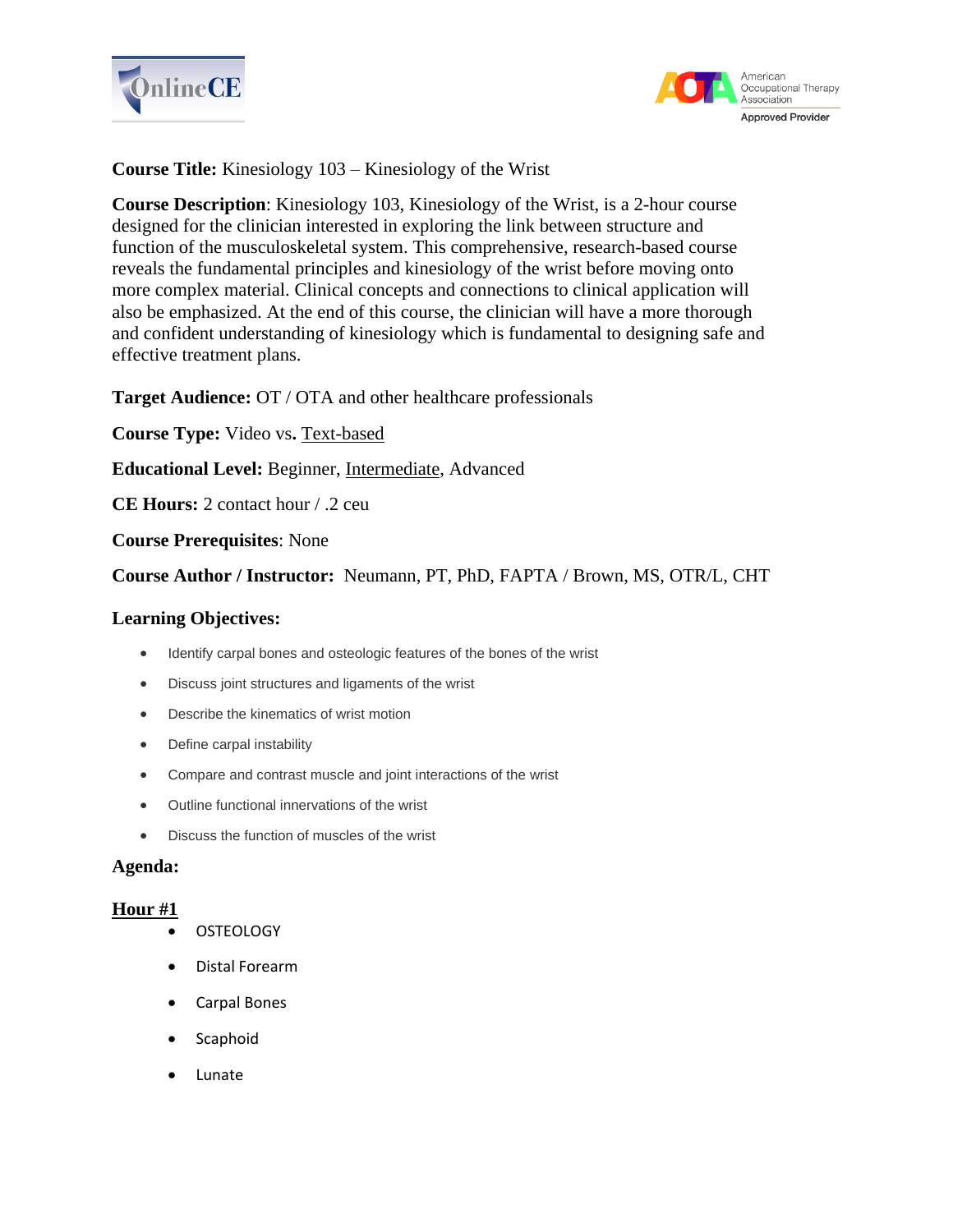- Triquetrum
- Pisiform
- Capitate
- Trapezium
- Trapezoid
- Hamate
- Carpal Tunnel
- ARTHROLOGY
- Joint Structure and Ligaments of the Wrist
- Joint Structure
- Wrist Ligaments
- Kinematics of Wrist Motion
- Osteo kinematics
- Arthrokinematics
- Carpal Instability
- Rotational Collapse of the Wrist
- Ulnar Translocation of the Carpus

#### **Hour #2**

- MUSCLE AND JOINT INTERACTION
- Innervation of the Wrist Muscles and Joints
- Innervation of Muscle
- Sensory Innervation of the Joints
- Function of the Muscles at the Wrist
- Function of the Wrist Extensors
- Function of the Wrist Flexors
- Function of the Radial and Ulnar Deviators
- SYNOPSIS
- ADDITIONAL CLINICAL CONNECTIONS